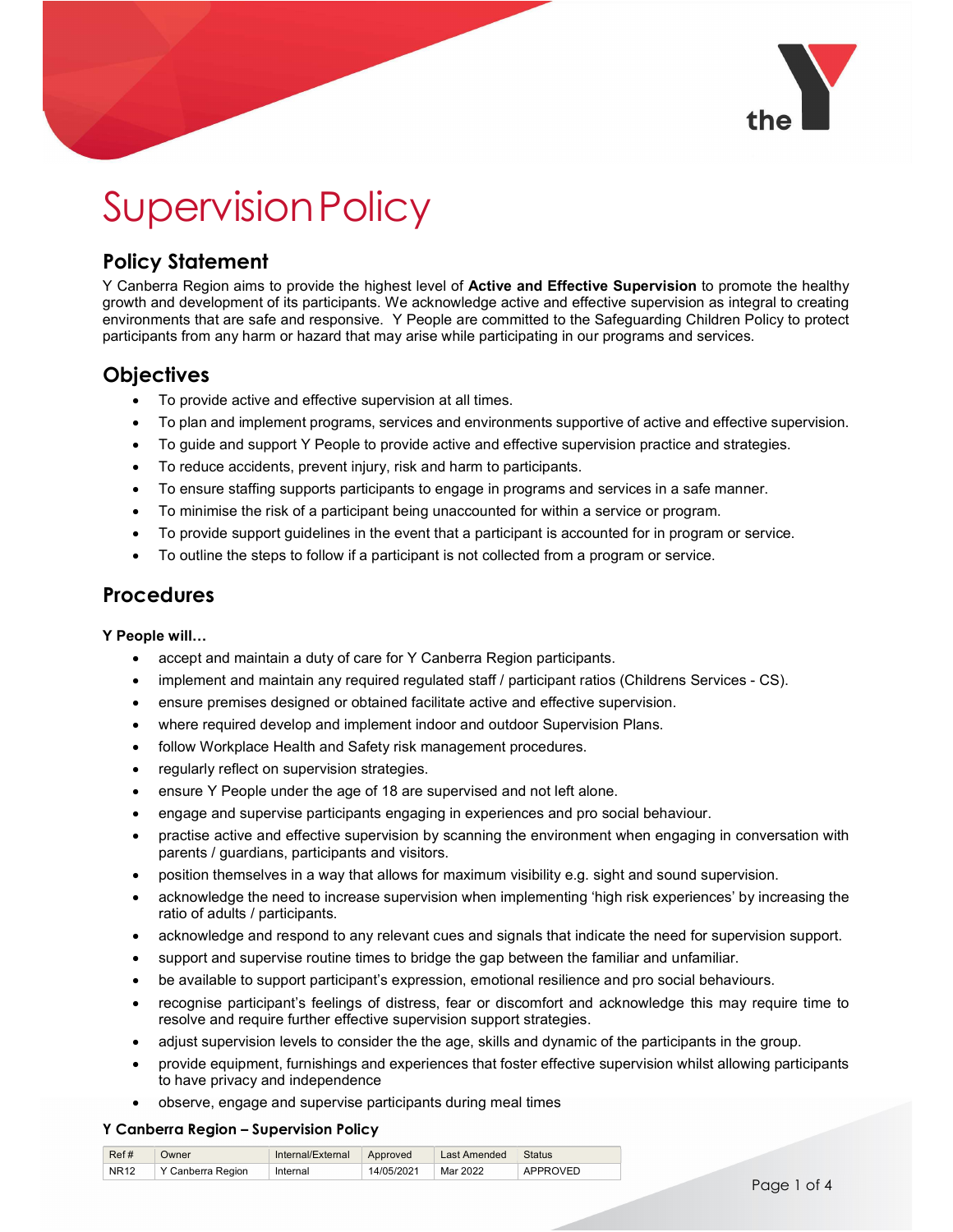

- ensure participants bathrooms are maintained in a way that enables active and effective supervision (in accordance with the Safeguarding Policies). Where facilities don't allow for direct supervision a procedure is required for participants to inform Y People (they may be provided with a toilet pass or asked to use toilets in pairs).
- have clear procedures for a participant who is unaccounted for so they are located as soon as possible, including completing a head count immediately and inact the Emergency Supervision Plan.
- be aware of the importance of communicating with each other about their location in the environment.
- implement consistent supervision strategies and refrain from performing other duties while being responsible for the supervision of participants
- conduct headcount every 30 minutes for before & after school care and regularly throughout the day for vacation care including at every routine change.
- use redirection to prevent inappropriate and unsafe behaviour.
- inform their teams of supervision requirements and any identified supervision risks.

#### Parents / Guardians will

- where required sign their participant in and out of the service on arrival and departure.
- ensure they have spoken to a Y Person to facilitate a smooth transition and exchange any information that may support their participants daily experience.
- consider the safety of participants when arriving at the program / service e.g. Car park
- advise Y People of alternative emergency contacts / authorised nominees collecting participants.
- support Y People by updating the emergency contact / authorised nominees details as required.
- support Y People to keep participants safe by closing doors and gates behind them.
- collect participants from programs / services before the stated closing time.
- acknowledge that if they are not contactable, if all emergency contacts are exhausted and the participant is not collected Y People will inform the police of the missing participant and follow their instruction.

#### Runaway Participant

#### If a participant has "Runaway" from the group Y People will;

- 1. ensure a complete and comprehensive roll call is conducted to ensure participants are in attendance, accounted for or unaccounted for.
- 2. appoint a responsible Y Person (more than one if able) to conduct an immediate search of the indoor and outdoor facility. (for excursions if required search the local area).
- 3. group participants to reduce the staffing level and relocate to an area that allows for active and effective supervision.
- 4. seek assistance from the immediate environment and community to look for the missing participant e.g. teachers, other participants.
- 5. inform Nominated Supervisors / Management of the situation as soon as safely able.
- 6. if required conduct a wider search (take a mobile phone in order to report back any developments).
- 7. inform parents / guardians, explaining the implementation the facility and local area search which has resulted in not being able to locate their participant.
- 8. discuss with the parent / guardian any suggestions as to where the search could be directed e.g. a relative or friend's house nearby.
- 9. inform the police of the missing participant and follow their instruction, once all strategies are exhausted.
- 10. record the steps taken during the incident, including last known time and location the child was seen.
- 11. record and log a detailed incident report within 24 hours via SOLV
- 12. reflect, evaluate and review any supervision, arrival and departure procedures and strategies
- 13. where required after the incident, Y People are debriefed and offered counselling.
- 14. ensure any media correspondence is referred directly to the Y Canberra CEO

#### Y CANBERRA REGION – SUPERVISION POLICY

| Ref#        | Owner             | Internal/External | Approved   | Last Amended | <b>Status</b> |
|-------------|-------------------|-------------------|------------|--------------|---------------|
| <b>NR12</b> | Y Canberra Region | Internal          | 14/05/2021 | May 2022     | APPROVED      |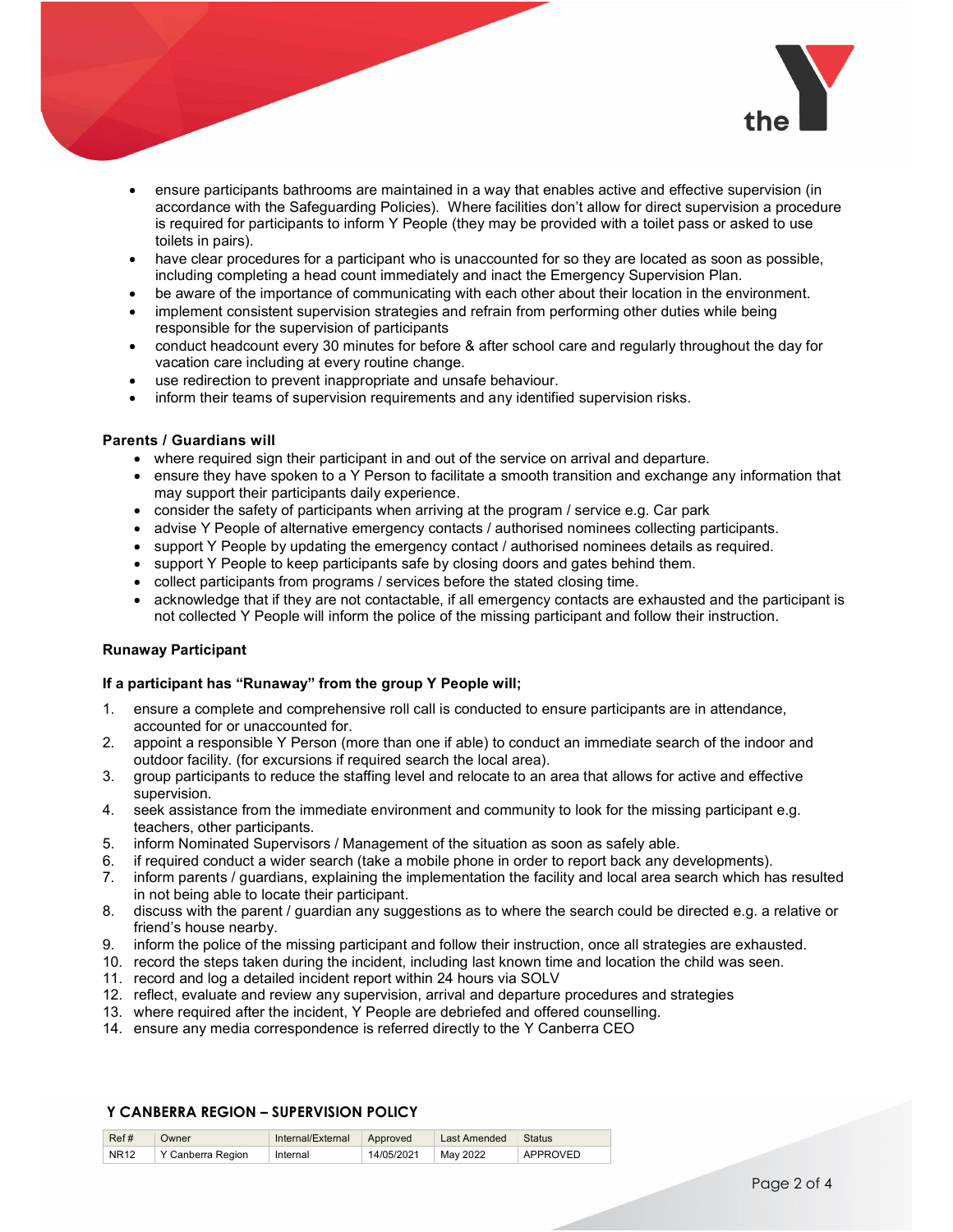

### **Definitions**

Active and Effective Supervision - the continuous and active observation of participants and intervention to promote their wellbeing. Active supervision ensures participants are safe, that risks within the environment are minimised and that they are engaged in positive interactions and experiences, without over-protection or overdirection.

**Duty of Care** – to provide 'reasonable care' to protect participants from risks of harm that may be 'reasonably foreseeable' whilst they engaging in Y Canberra Region programs and services.

### Scope

The scope of this policy applies to all Y Canberra Region programs and services staff, participants, parents / guardians and management

### Monitoring, Evaluation and Review

This policy will be reviewed in 2023 or as required

### Roles and Responsibilities

| Department/<br>Area                         | <b>Role / Responsibility</b>                                                                                                                                                                                                                                                                                                                                                                                                                            |
|---------------------------------------------|---------------------------------------------------------------------------------------------------------------------------------------------------------------------------------------------------------------------------------------------------------------------------------------------------------------------------------------------------------------------------------------------------------------------------------------------------------|
| Nominated<br>Supervisor /<br><b>Manager</b> | To ensure staff are informed and are compliant to the policy<br>To discuss, develop and implement required risk assessments<br>To discuss, develop and implement and required supervision plans<br>To ensure the safe health and wellbeing of participants<br>To comply with relevant laws and regulations regarding the protection of participants<br>To abide by any required reporting time frames<br>To monitor the provision of a safe environment |
| Y People                                    | To practice active and effective supervision of participants<br>To ensure environments are planned in a way that supports active and effective supervision<br>To implement strategies and practices outlined in risk assessments<br>To protect children from harms or hazards<br>To ensure active and effective supervision is conducted during excursions / regular outings.                                                                           |
| Parents /<br><b>Guardians</b>               | To provide current and relevant details of any emergency contact / authorised nominee to<br>collect participants<br>Support Y People in protecting participants from harm and hazard<br>Where required sign participants in and out of the program / service on arrival and departure<br>To greet Y People on arrival and departure and exchange any information to support the<br>participants wellbeing for the day.                                  |

#### Y CANBERRA REGION – SUPERVISION POLICY

| Ref#        | Owner              | Internal/External | Approved   | Amended     | <b>Status</b> |
|-------------|--------------------|-------------------|------------|-------------|---------------|
| <b>NR12</b> | Region<br>:anberra | Internal          | 14/05/2021 | 2022<br>May | APPROVE"      |